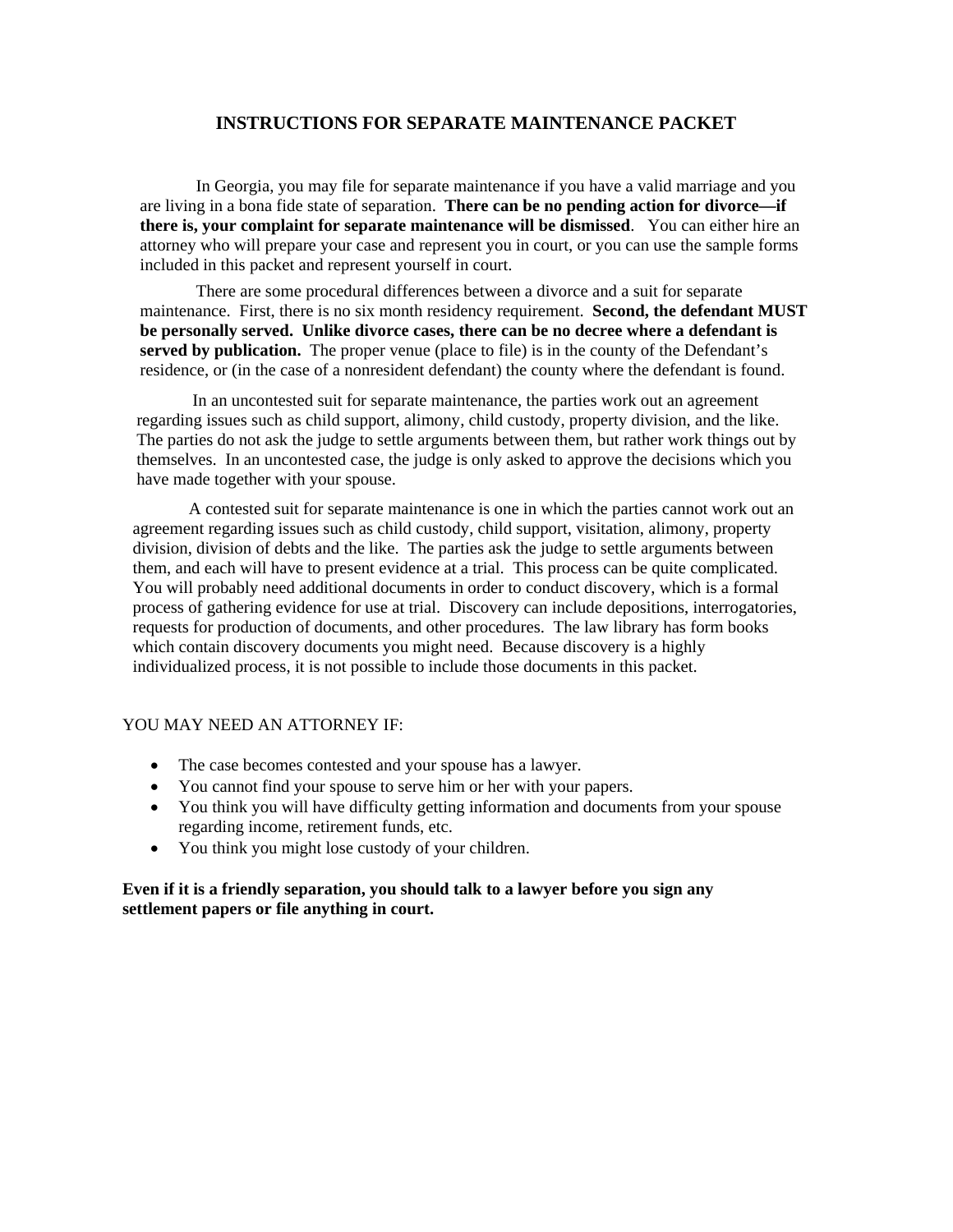| STEP 1: Complete the Domestic Relations Filing Information and   |
|------------------------------------------------------------------|
| Final Disposition forms.                                         |
| STEP 2: Complete the Complaint for Separate Maintenance.         |
| STEP 3: Complete the Verification form.                          |
| STEP 4: Complete the Settlement Agreement, if possible.          |
| STEP 5: Attach other necessary documents (see details later).    |
| STEP 6: Produce the required financial documents.                |
| STEP 7: Pay the filing fee.                                      |
| STEP 8: File the forms.                                          |
| STEP 9: Prepare your case for trial, if no Settlement Agreement. |
| STEP 10: Receive the Final Judgment.                             |

## **DETAILED INSTRUCTIONS:**

# **STEP 1: Complete the Domestic Relations Filing Information and Final Disposition Forms**

These forms are required by Georgia Law, O.C.G.A. § 9-11-133. They help the Clerk of Court keep statistical information about the number and types of cases decided in our local courts. The clerks use this information to prepare case management reports for the Chief Judge of each circuit and for the Chief Justice of the Georgia Supreme Court. In short, having this information helps us to run the court system more efficiently for you.

# The Filing Information form

- a. In the top line, fill in the county where you are filing and the date filed.
- b. In the second line, fill in the names of the Plaintiff and Defendant.
- c. Where it says "Plaintiff/Petitioner's Attorney," check the box which says  $\Box$  Pro Se. This indicates that you are representing yourself without an attorney.
- d. In the left-hand box, check off what kind of case this is. Since this is a Complaint for Separate Maintenance, you will check "□ Separate Maintenance."
- e. In the right hand box, indicate whether or not you are asking for relief from family violence by checking yes or no in the appropriate boxes.

# The Final Disposition form

The purpose of this form is to tell how your case ends. Since you case is far from over, you should NOT fill in the information in the three big boxes at the bottom of the page. At this point, we do not know how the case will end.

- a. In the top line, fill in only the county where you are filing. We do not yet know the date disposed, since you have not yet received a final order from the judge.
- b. Leave the second line, "Docket #," blank. The clerk will assign this number.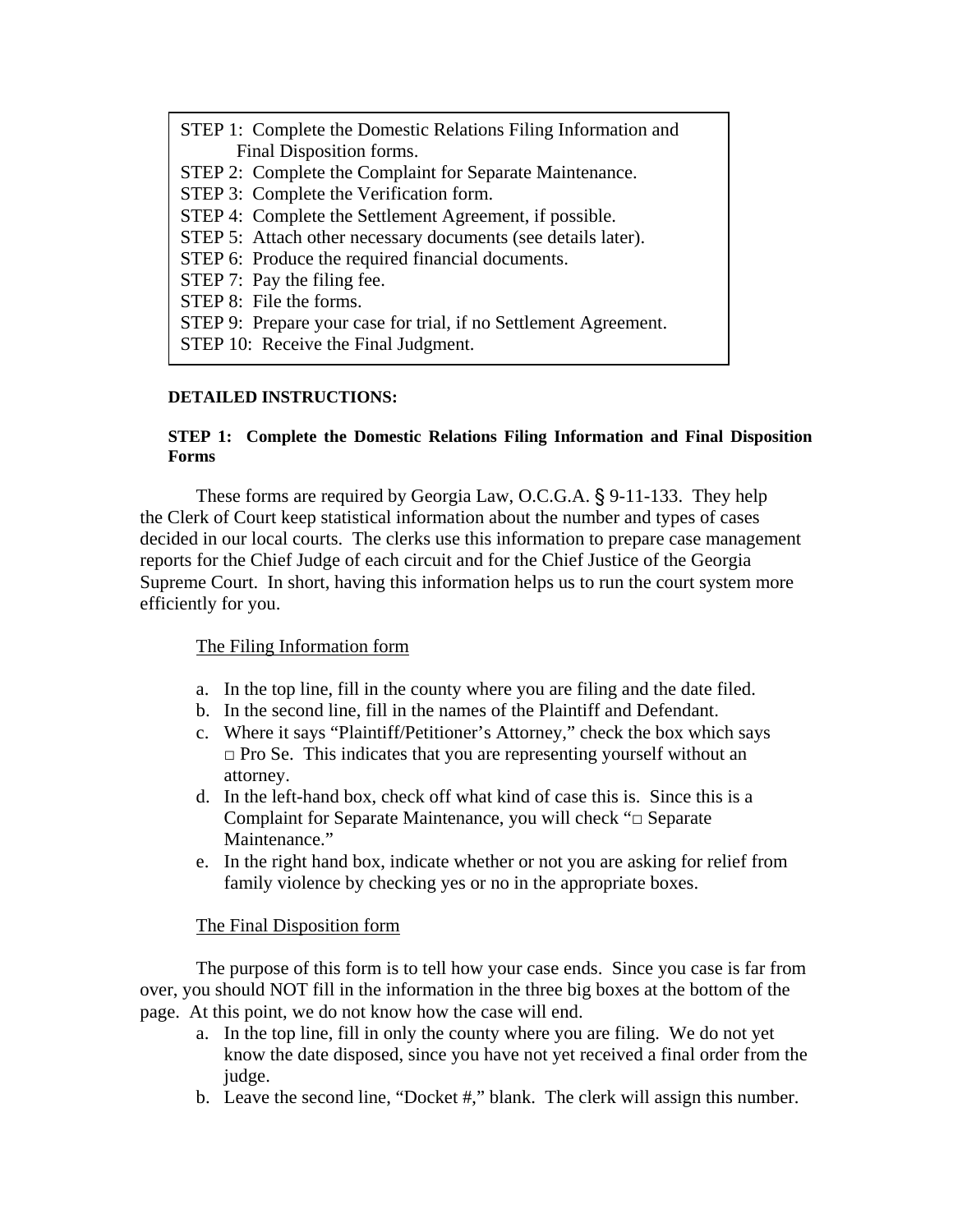- c. Write your name where it says "Reporting party."
- d. Write down the full names of the Plaintiff and Defendant.
- e. Where it says Plaintiff/Petitioner's Attorney, you will check the box which says  $\Box$  Pro Se. This shows that you are representing yourself. Since you are not a licensed attorney, you do not have a Bar #, so leave those blanks empty.

## **STEP 2: Complete the Complaint for Separate Maintenance**.

Fill in your full name as the Plaintiff and your spouse's full name as Defendant. **Do not fill in where it says Civil Action File No. The clerk will assign a number to your case when you file your complaint.** Then insert your name and the Defendant's names in the space provided just before paragraph one (1).

### Paragraph 1: Subject Matter Jurisdiction

**If you do not know where your spouse is, the court will not be able to get jurisdiction over him or her. You cannot serve your spouse by publication and get a decree of Separate Maintenance** 

Check box a) if the Defendant lives in the state of Georgia and will be served by the sheriff. Fill in the name of his or her county of residence, and the address at which s/he may be served with papers.

Check box b) if you are not a resident of the state of Georgia, but s/he may be found and served in the state. Fill in the name of the county, and the address where he or she may be served.

Check box c) if the Defendant is not a resident of Georgia and cannot be personally served within the state, AND s/he owns property in the state. Fill in the name of the county where the property is located, as well as the official legal description of the property (the legal description is on the deed. If you do not have a copy of the deed, you can look it up in the Clerk of Court of the county where the property is located.

Check box d) if the Defendant will sign an Acknowledgement of Service.

Check box e) if the Defendant will submit himself or herself to the jurisdiction of the court. In this case, the Defendant will sign the Acknowledgment of Service, Affidavit of Waiver of Venue and Personal Jurisdiction.

## Paragraph 2: Date of Marriage

Check box a) if you and your spouse have a marriage certificate. Insert the date you were married in the space provided.

Check box b) if you and your spouse are common law married. Insert the date you and your spouse entered into your marriage in the space provided. You were common law married if the following statements are true:

1. You and your spouse were able to enter into a contract at the time you established a common law marriage. You were over age sixteen and mentally competent.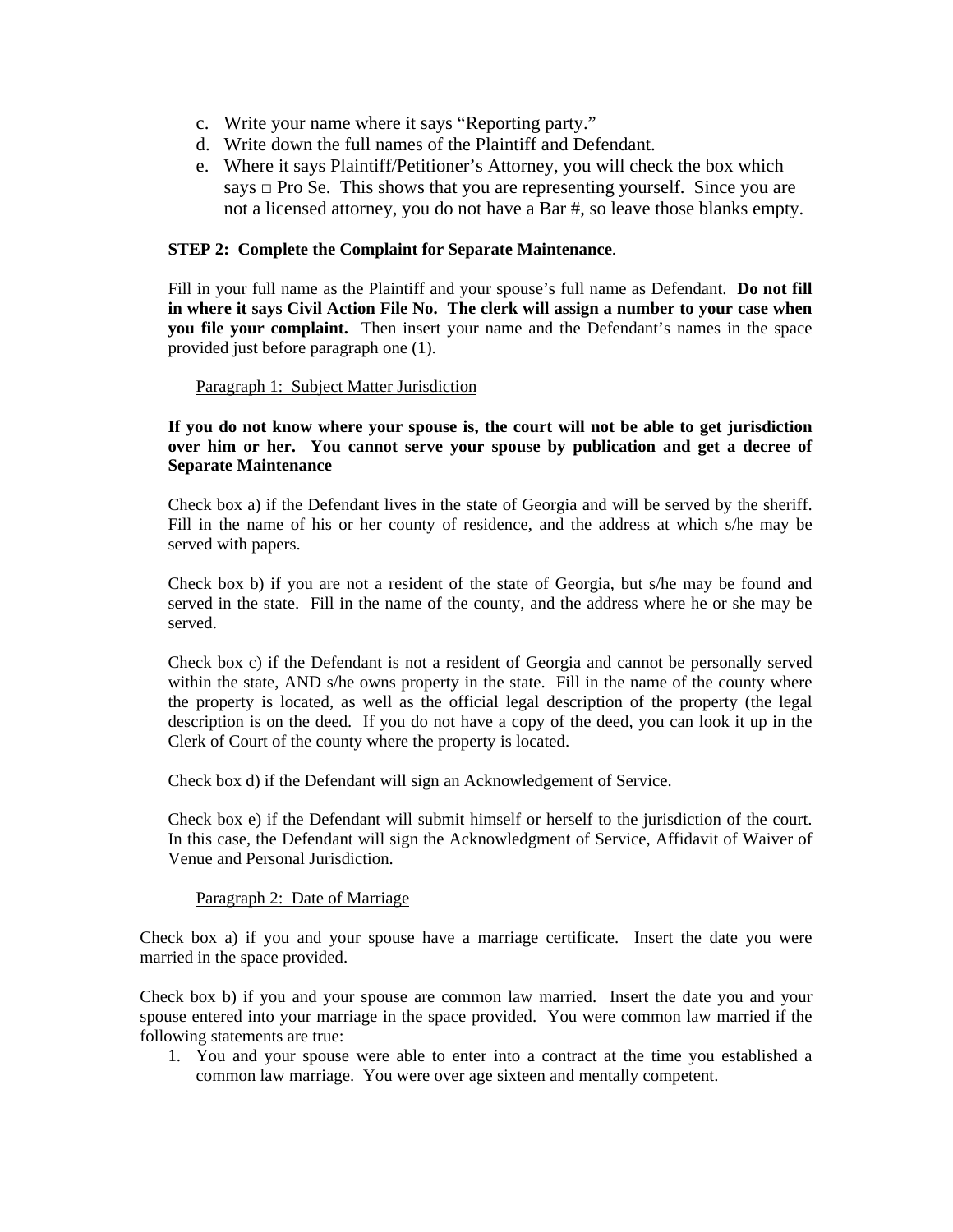- 2. You and your spouse actually entered into a contract of marriage meaning that you and your spouse agreed that you were married.
- 3. You and your spouse have had sexual intercourse.
- 4. All of the above were done before January 1, 1997.

### Paragraph 3: Date of Separation

 Insert in the space provided the date you and your spouse separated. It is not essential that the husband or wife leave the marital homeplace; separation can occur when one spouse moves into another room with the intent and purpose of suspending conjugal rights. The suspended conjugal rights include the company, cooperation, assistance, aid and intimacy of the other spouse in every conjugal way.

Paragraph 4: Reason for Separation

Check box a) if the parties separated by a mutual agreement.

Check box b) if the separation occurred due to misconduct by the Defendant. Write a brief description of the wrongful acts of the Defendant.

#### Paragraph 5: No pending action for divorce

Check paragraph five to indicate that there is no pending action for divorce. **If there is a pending action for divorce, any suit for separate maintenance will be dismissed.** 

#### Paragraph 6: Settlement Agreement

Check paragraph a) if you and your spouse will sign the Settlement Agreement which is included in this packet.

Check paragraph b) if you and your spouse are unable to settle your disputes and need the Judge to resolve them for you.

#### Paragraph 7: Marital Property

Check box a) if you and your spouse do not have any marital property.

Check box b) if you and your spouse have already divided your marital property to your mutual satisfaction.

Check box c) if you and your spouse have marital property which needs to be divided up by the Court. Check off the various items of property which you own, and give additional information if necessary.

Paragraph 8: Joint Debts Check box a) if you and your spouse do not have any joint debts.

Check box b) if you and your spouse have joint debts. Insert in the spaces provided information about these debts. Indicate which person should pay for each debt.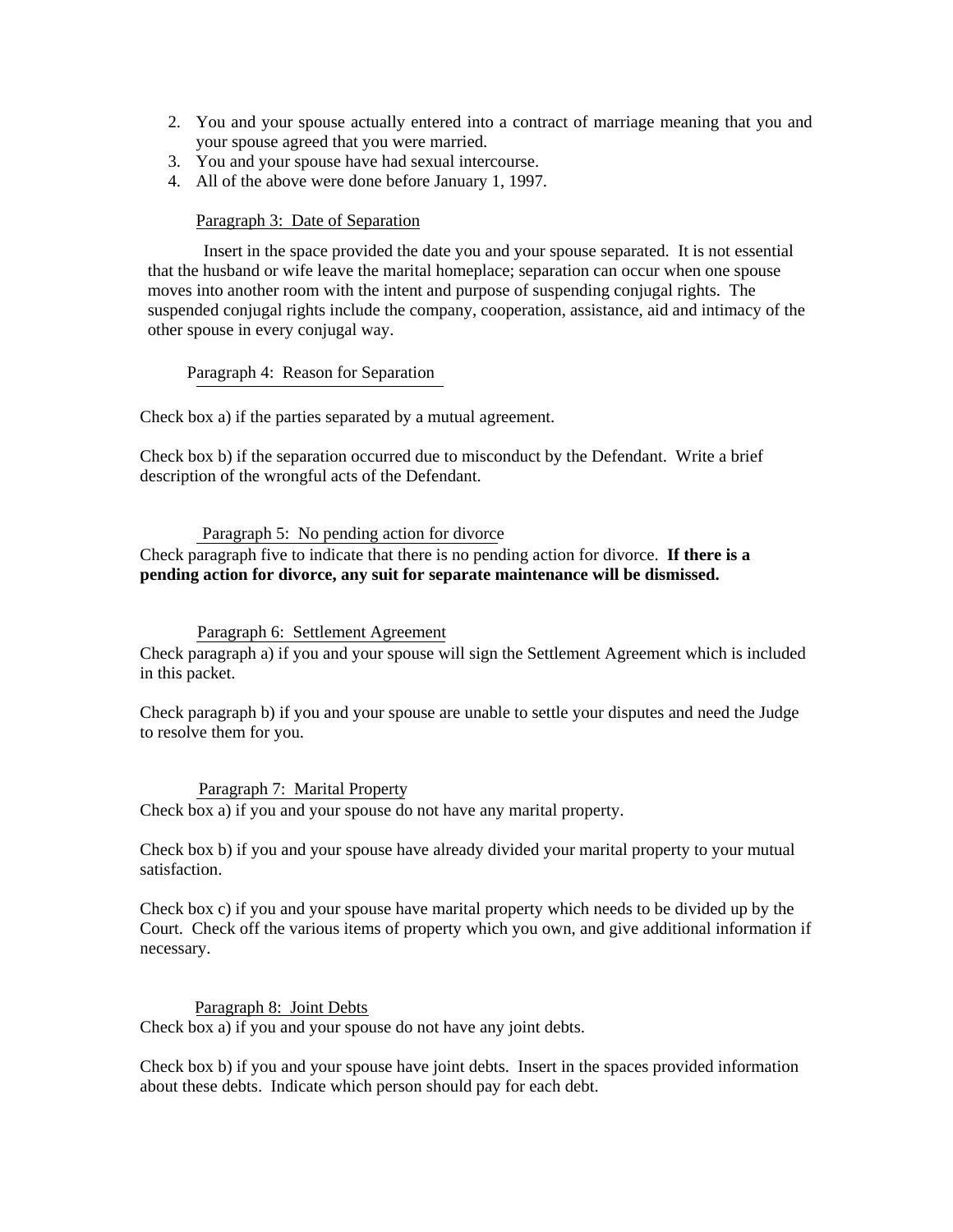### Paragraph 9: Alimony

Check box a) if you are seeing temporary alimony which will last until the divorce is final.

Check box b) if you are seeking alimony which is both temporary (will last until the final decree) and permanent (will last until the spouse dies or you remarry). If you engaged in adultery, desertion, cruel treatment, or other fault grounds for divorce, you will not be able to get alimony.

### Paragraph 10: Children born of the marriage

List each child's name and date of birth.

### Paragraph 11: Children's Past Living Arrangements

Insert in the space provided the addresses of where the children lived, the dates they lived at each place, and the names of who they lived with.

### Paragraph 12: Other Custody Actions

Check box a) if there has never been any other custody action concerning your child(ren).

Check box b) if there has ever been or is presently another custody action concerning your chid(ren). Insert in the space provided the location of the custody action, the type of action, when it began, and what happened at that action.

### Paragraph 13: Other Parties with a Custody Claim

Check box a) if no one other than you or your spouse has a court order stating what legal rights they have to your child(ren). This means that there is no court order granting anyone else custody or guardianship of your child.

Check box b) if someone other than you or your spouse has any legal rights to your child(ren). Insert in the space provided the name of the person or agency, and what legal rights that person or agency has to your children.

#### Paragraph 14: Child Custody

Check box a) if you want for you and your spouse to share legal custody of the children, but you want one spouse to have primary physical custody.

Check box b) if you want one party to have legal custody and the other party to have physical custody.

Check box c) if you want one party to have both legal and physical custody.

#### Paragraph 15: Visitation

Check box a) if you want to write up your own visitation schedule in the blank provided.

Check box b) if you want to use the attached visitation schedule.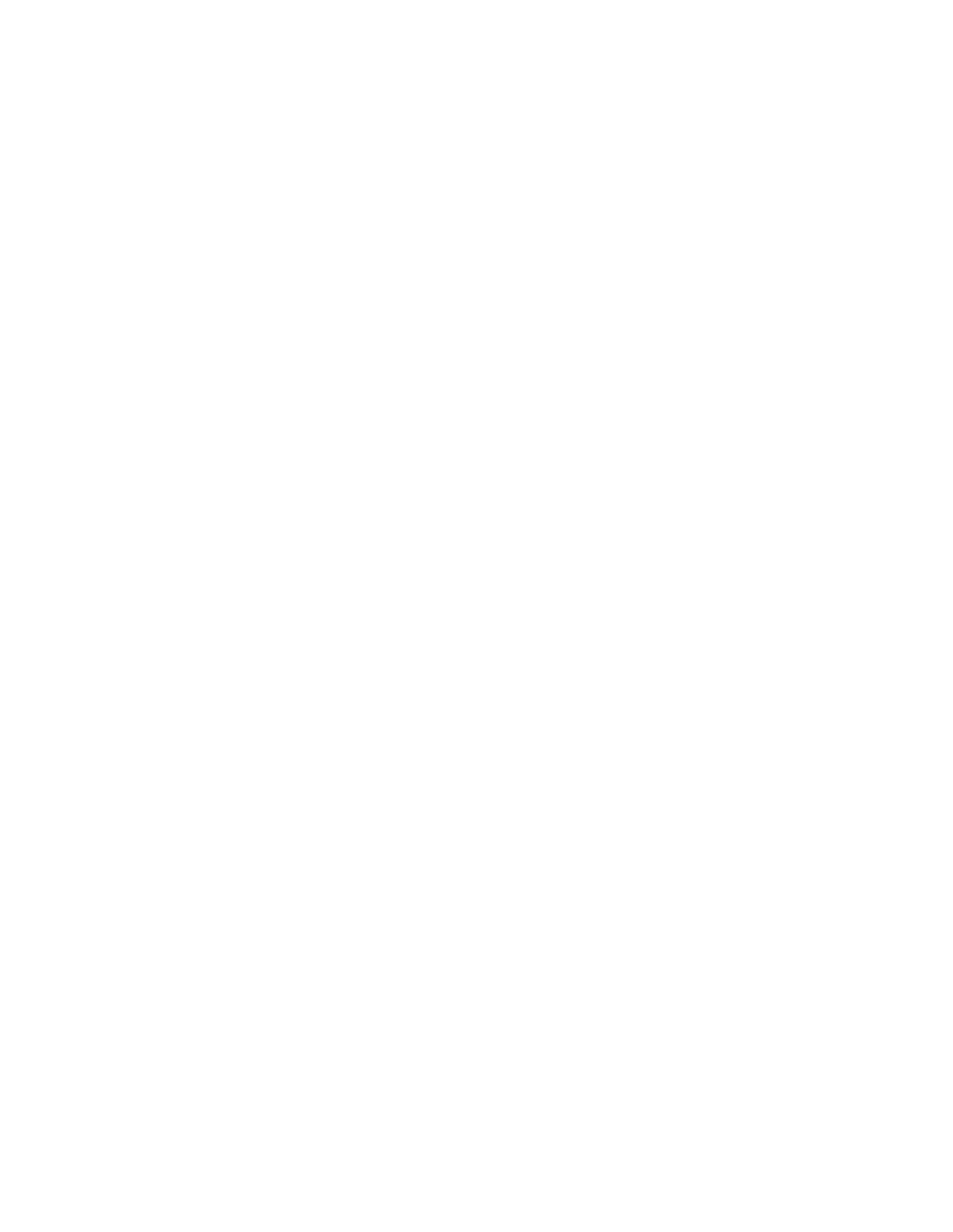# Paragraph 2: Non-interference with parental relationships

 Check the box beside paragraph two to show that you intend to encourage a positive relationship between the child(ren) and the other party.

# Paragraph 3: Legal and Physical Custody

 Legal custody means the authority to make decisions about the children. Physical custody means the physical care of the children—who are the children living with. There are three ways to divide up custody:

Sole legal and physical custody. In this arrangement, one parent assumes the decision-making responsibility, and the children spend most of their time with that parent.

Shared legal custody and sole physical custody. Parents share decision-making authority, but the children spend most of their time with only one parent. There is often a provision that in the event of a disagreement about a decision, one parent will be the "tie-breaker."

Shared legal custody and shared physical custody. Parents share decision-making authority, and the children divide their time equally between their parents.

Check box a) if you intend for one parent to have sole legal and physical custody.

Check box b) if you intend for the parents to share legal custody, but for one parent to have sole physical custody. In the blanks provided, explain any details of your arrangement for primary physical custody. If you want for one party to have secondary physical custody, check the box and explain the details of your arrangement.

Check box c) if you intend for the parents to share both legal and physical custody. In the blanks provided, explain the details of your arrangement for sharing physical custody. If you want to have a tie-breaker in the event of a disagreement, check the boxes to indicate who the tie-breaker will be. If you want to limit the tie-breaker provision only to certain issues, write down what those issues are.

# Paragraph 4: Visitation

Choose a) if you want to draft your own visitation schedule. Write the schedule down in the blanks provided. You may attach additional pages if necessary. Choose b) if you want to use the visitation schedule included in this packet.

# Paragraph 5: Child Support Amount

Check the boxes to indicate which parent is making the payments and which parent is receiving the payments. In the blank provided, insert the amount of child support **which you came up with after filling out the Child Support Worksheet**. You can find the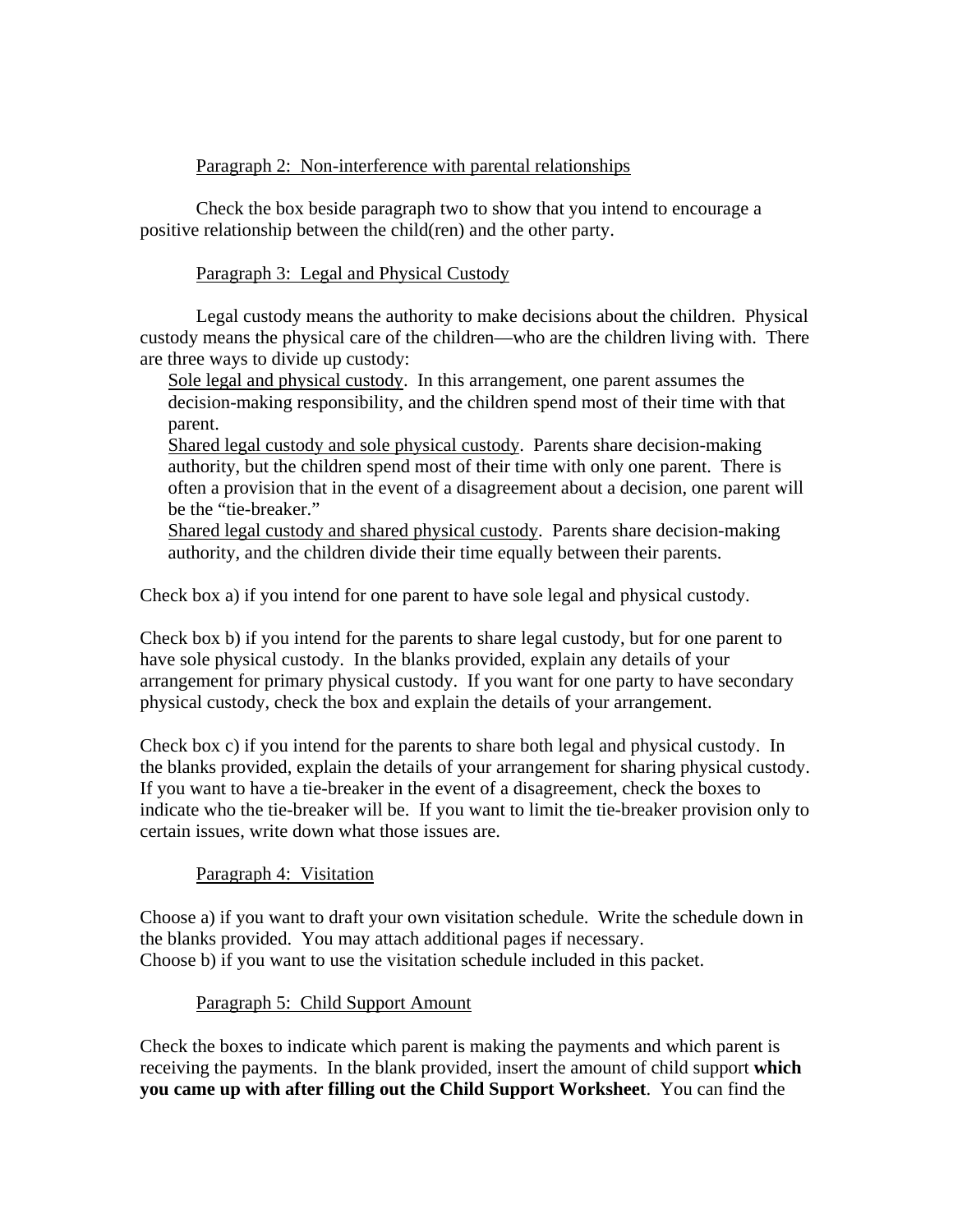worksheet at http://www.georgiacourts.org/csc/. You can find training materials for further help at http://www.georgiacourts.org/csc/training.html. In the blank provided, insert the date on which the first child support payment should be received. Check the boxes to show how often the payments should be made. In the blank provided, explain how the child support will be reduced as each child reaches the age of majority. For example, if the non-custodial parent must pay \$400 per month for two children, for a total of \$800 per month, you might say, "When Susie is no longer eligible for child support, the amount will be reduced to \$400 per month for the support of Johnny as long as Johnny is still eligible for child support."

# Paragraph 6: Child Support Method of Payment

Check the box beside a) if you intend to have the non-custodial parent send payments directly to the custodial parent. This provision allows for an income deduction order in the event that payments are late three or more times in any twelve month period.

Check the box beside b) if you intend for child support to be paid through Georgia Child Support Enforcement via an income deduction order.

# Paragraph 7: Health Insurance

Check the box beside this paragraph. Check the box beside the party who will be responsible for maintaining health insurance for the benefit of the minor child(ren). In the blanks provided, specify how the costs not covered by the insurance policy will be divided up. Check the boxes to indicate both who should provide health insurance cards and who should cooperate in submitting claims under the policy.

# Paragraph 8: Alimony

Check a) if you agree to have alimony payments for the support of one of the parties. Check the boxes to show who is making payments to whom. In the blank provided, indicate the amount. Check the box beside week/month to indicate how often the payments should be made. In the blank provided, indicate the date on which the first payment should be made.

# Paragraph 9: Division of Property

Choose box a) if you have no marital property to divide.

Choose paragraph b) if you have already divided up your marital property to your mutual satisfaction.

Choose box c) if you have items of property to be divided. In the blanks provided, list what those items are.

# Paragraph 10: Division of Debts

Check box a) if you have no joint debts which should be divided.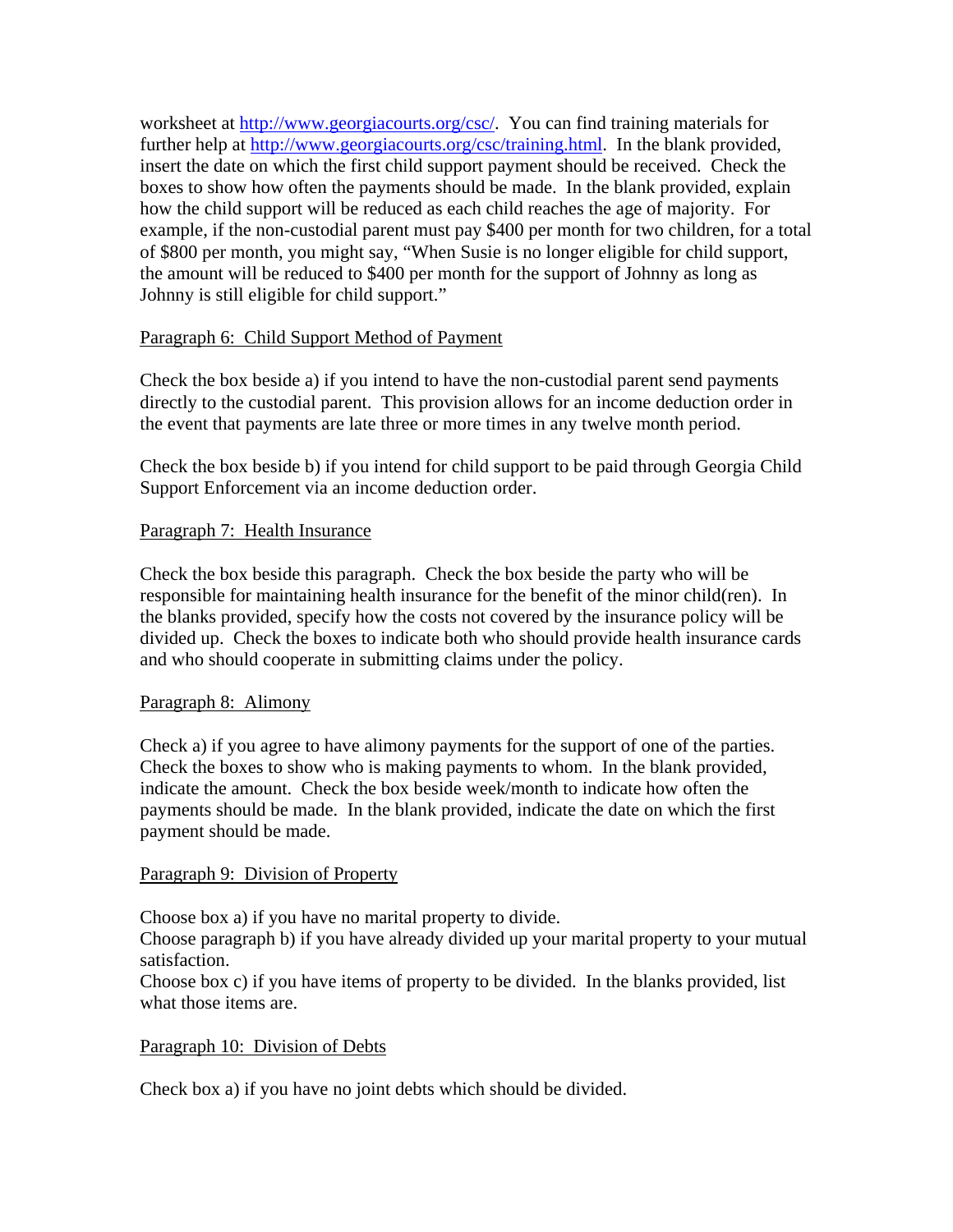Check box b) if you have joint debts which need to be divided. In the chart provided, list the name of the creditor, the amount owed, and who will be responsible for the debt. Paragraph 11: Name Restoration

Check the box beside this paragraph if a party wishes to be restored to a former surname or to a maiden name.

# Paragraph 12: Binding Agreement

Check the box beside this paragraph to show that this agreement was entered voluntarily without any external pressure.

# Paragraph 13: Entire Understanding

Check the box beside this paragraph to show that there are no agreements other than those listed in this document.

## Paragraph 14: Enforceability

Check the box beside this paragraph to show that you agree to be bound by this agreement whether you maintain a separate maintenance or go on to get a divorce.

## **STEP 5: Attach other necessary documents.**

In addition to the Complaint for Separate Maintenance and the Verification, you will need to attach the following forms to your complaint (they are in the packet):

- 1. Service/Venue Forms:
	- a. Certificate of Service AND Rule Nisi with Temporary Restraining Order (pages 15-16 of the forms packet).
	- b. Acknowledgment of Service and Summons (page 13 of the forms packet) and Rule Nisi with Temporary Restraining Order (page 16 of the forms packet).
	- c. Defendant's Acknowledgment of Service Affidavit of Waiver of Venue and Personal Jurisdiction (page 14 of the forms packet) AND Rule Nisi with Temporary Restraining Order (page 16 of the forms packet).
- 2. Lis Pendens Notice (page 17 of the forms packet). You need this notice if you own real property such as a house or land.
- 3. Final Order (pages 39-43 of the forms packet)
- 4. Income Deduction order AND Income Deduction Order Notice (pages 44-45 of the forms packet).

## **STEP 6: Produce the required financial documents.**

Along with the divorce packet, you must simultaneously file the following listed documents, as well as a certificate of service showing that the documents were properly served on the other party, and indicating the date on which the documents were served:

1. Complete the required Child Support Worksheets and Schedules by going to http://www.georgiacourts.org/csc/. If you need help with data entry on the Excel spreadsheet, you might want to find a bookkeeper to help you.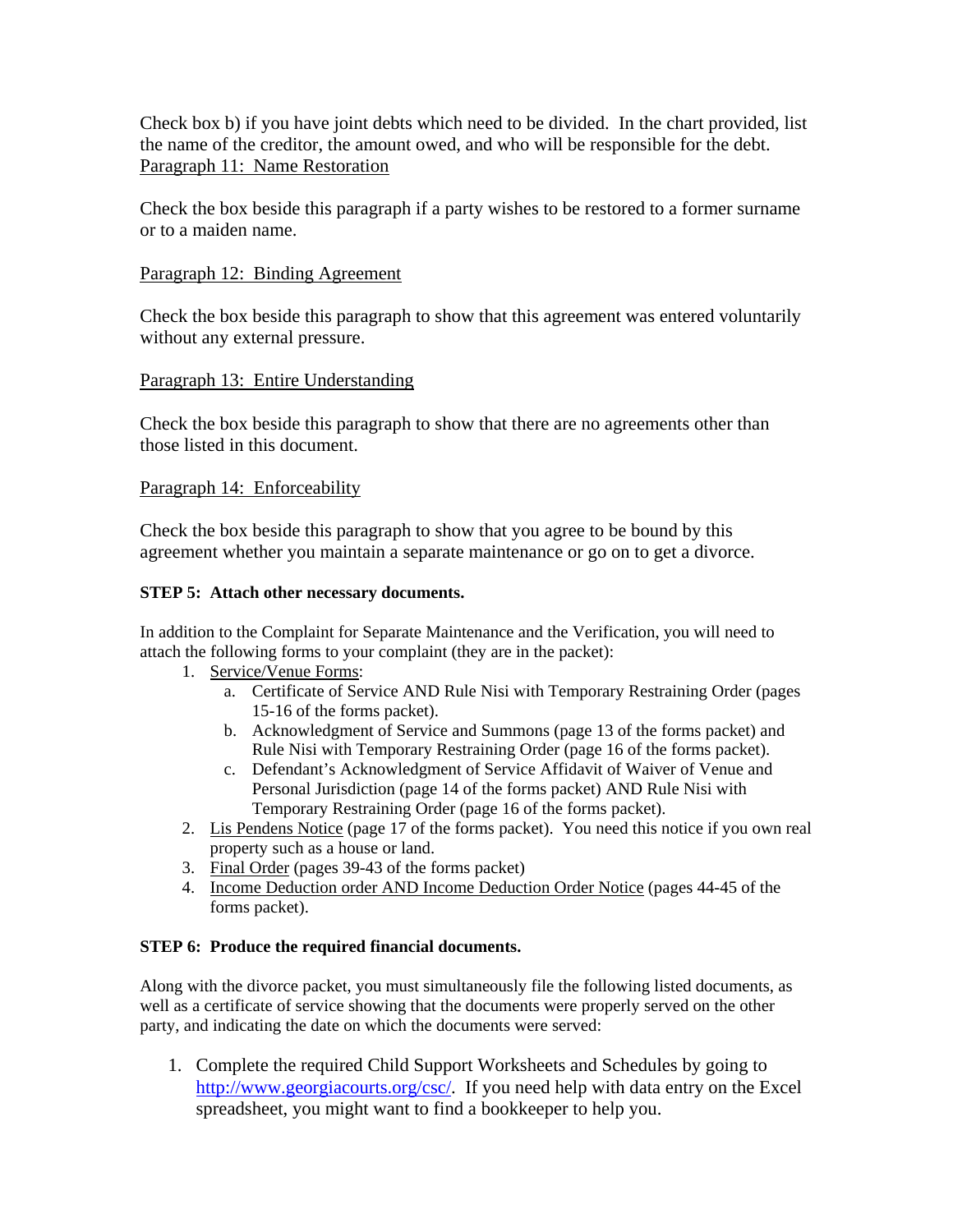- 2. Domestic Relations Financial Affidavits (pages 25-38).
- 3. All federal and state income tax returns, gift tax returns and intangible and personal property tax returns filed by the party or on the party's behalf for the past three (3) years.
- 4. IRS forms, W-2, 1099 and K-1 forms for the past year, if the income tax return for that year has not been prepared. Also, if such income tax return has not been prepared, a year-ending pay stub received from the party's employer should be provided.
- 5. Pay stubs or other evidence of earned income for the twelve (12) months prior to the filing of the action.
- 6. A statement by the producing party identifying the amount and source of all income received from all sources during the twelve (12) months preceding the filing of this action if same is not reflected on the pay stubs produced.
- 7. All loan applications and financial statements prepared or used within the three (3) years preceding the filing date of this action, whether used for the purpose of obtaining or attempting to obtain credit for any other purpose.
- 8. The most recent statement for any liquid fund assets, including, but not limited to, profitsharing, 401-K, money market, stock and securities, bonds, accounts, retirement and pension plan.
- 9. Corporate, partnership and trust tax returns for the last three (3) years, if the producing party has an interest in a corporation, partnership, or trust greater than or equal to thirty (30%) percent.
- 10. All written pre-marital or marital agreements entered into at any time between the parties to this marriage, whether before or during the marriage.
- 11. Any court orders directing a party to pay or receive spousal or child support, even if received from a third party.

## ANY MATERIALLY FALSE STATEMENT KNOWINGLY MADE IN THESE DOCUMENTS WITH THE INTENT TO DEFRAUD OR MISLEAD SHALL SUBJECT ME TO THE PENALTY FOR PERJURY AND MAY BE CONSIDERED A FRAUD UPON THE COURT.

## **STEP 7: Fees**

Unless you are able to have your filing fee waived, there is an \$80.00 filing fee in Dougherty County. You must pay this fee when you file your Complaint for Divorce unless you also file a Poverty Affidavit.

## **STEP 8: File your forms**

You should make two copies of all of your documents. Give the clerk your original and the two copies. The clerk will assign a number to your case and will write in the number on your documents. The clerk will then stamp the documents to show that your complaint has been filed and will give you your copy for your records. The original will remain with the court. The other copy will be given to your spouse. If you need more information about how to have the other party served, please see the excellent article at http://www.fultoncourt.org/family/service.php.

## **STEP 9: Prepare your case for trial**

In most civil cases, **pretrial discovery** is conducted. **Discovery** refers to the formal procedures and laws which enable each party to find out more about the other side's case. Discovery serves several important purposes. It preserves evidence of witnesses who may not be available at trial. It reveals facts which might have been previously unknown. It helps refine the issues. It "freezes" testimony in order to prevent later perjury. It promotes settlements because it allows